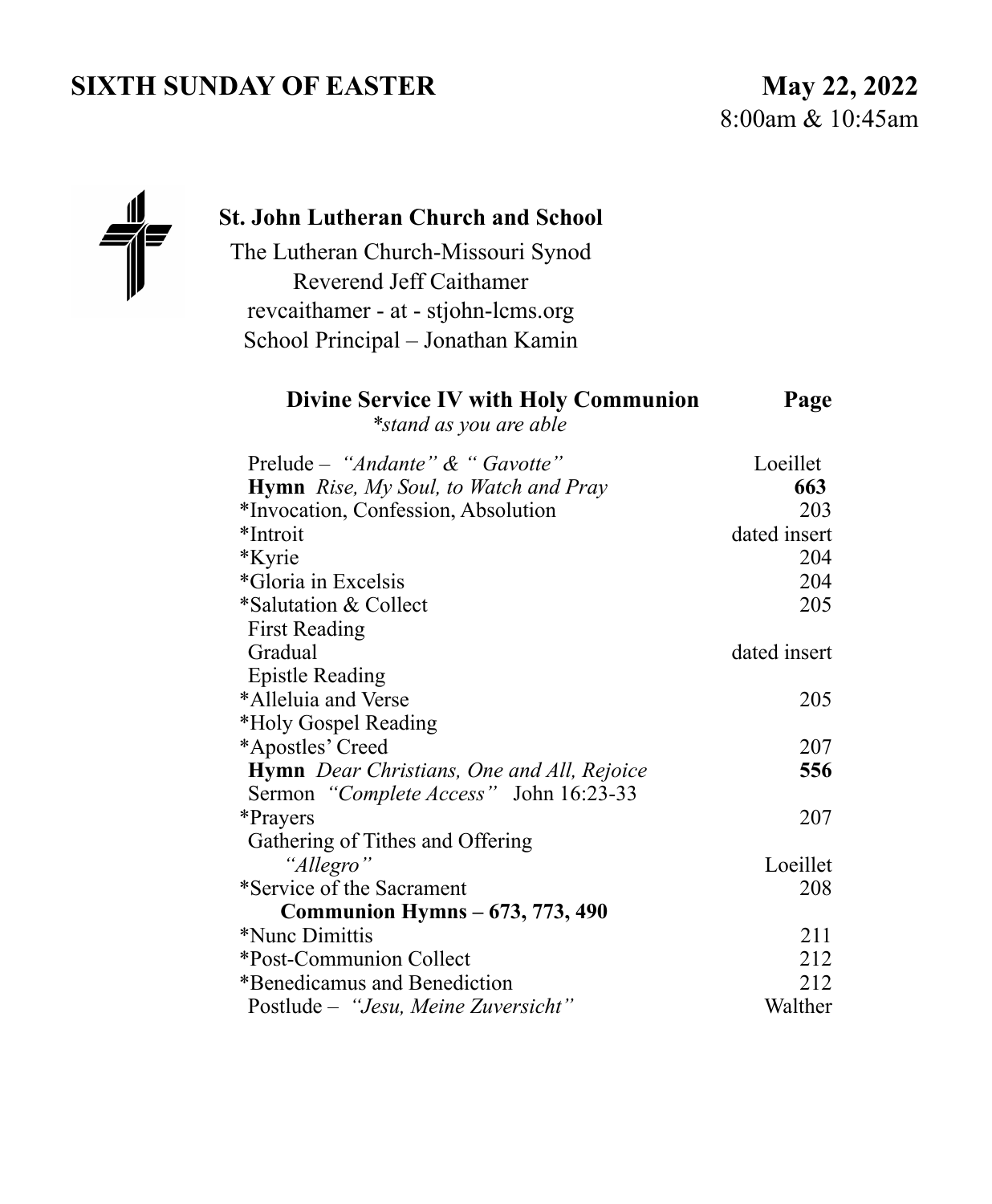**WELCOME TO ST. JOHN!** We ask members and guests to fill out an attendance card located by the hymnals; indicate your attendance at Holy Communion. Cards may be placed in the offering plate. Note that there are two glasses in the center of each tray with diluted wine.

**SERVING TODAY - Preaching & Presiding:** Rev. Jeff Caithamer. **Organist:** Keith Williams. **Elders:** 8:00 – Kendall, Andy, Dan, Bob; 10:45 – Chris, Mark, Mike, John. **Ushers:** 8:00 – Bill & Makenzie; 10:45 – Jordan & Peter. **Instrumentalist:**  Judy.

**ABOUT THE LORD'S SUPPER**: Our congregation is a member of the Lutheran Church-Missouri Synod, a family of congregations who pledge themselves to teach and to believe the same doctrines. We invite those persons who are members in good standing of a congregation of the Lutheran Church-Missouri Synod or of a church in fellowship with the LCMS to receive the sacrament. We want to express our sincere welcome to guests and to assure them that it is in their spiritual interest that we practice closed communion. Guests desiring to learn more about our beliefs are asked to make an appointment to speak with our pastor.

**OUR CONGREGATIONAL FAMILY** *–* The altar flowers are given today by Donnie & Shirley in thanksgiving to God for their 55th wedding anniversary on May 20th. We also remember the following people in our prayers: *for healing and recovery:* Charlene, Karl-brother of Judy, Judy, Lindsey, Roger- father of Stephanie, Jim, Brian, Larry, Teresa, Barbara, Karla, John, Tom, Hendricks, Maria, Merv, Rebecca, Roy, Dan, Todd, Brett; *for successful treatments:* Barb, Luke, Earl, Linda, Joan, Jeanette, Nancy; *for those in the military:* Adam, Nick, Andy, Brandon, Zachary, David; *for our homebound:* Gilbert, Lola.

For requests for the prayer chain or to be added to the chain: http://stjohnmedia.org/church/PrayerList.html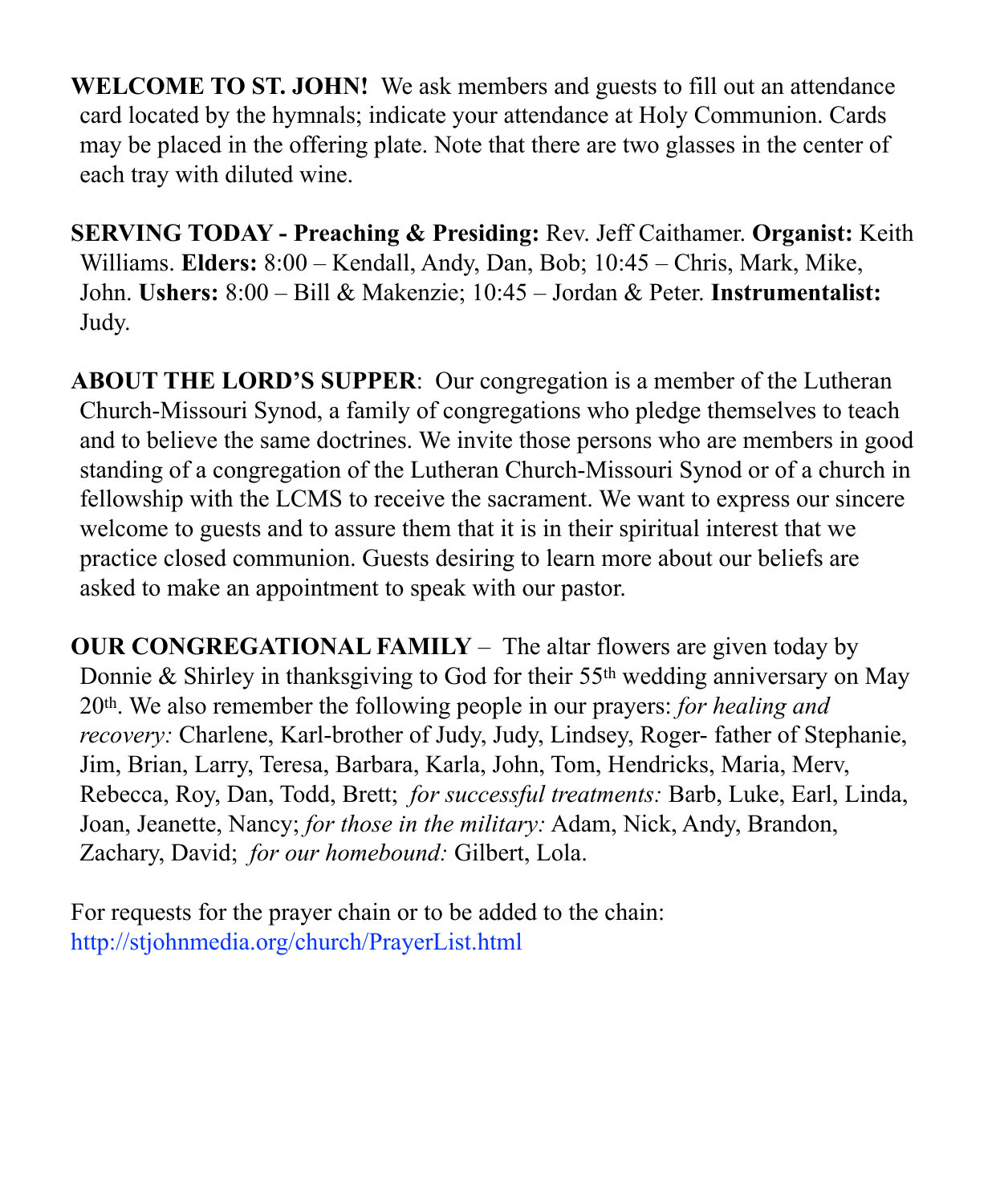#### **OUR WEEK AHEAD**

| <b>Today</b>    | 6th Sunday of Easter; 8:00 Holy Communion; 9:30 Adult Bible Class, |  |
|-----------------|--------------------------------------------------------------------|--|
|                 | Sunday School; 10:45 Holy Communion                                |  |
| Monday          | Newsletter Deadline                                                |  |
| <b>Tuesday</b>  | 10:00 Adult Bible Class; 6:00 Parish Ed; 7:00 Youth Board          |  |
| <b>Thursday</b> | Ascension; 7:15 Holy Communion                                     |  |
| <b>Sunday</b>   | 7th Sunday of Easter; 8:00 Holy Communion; 9:30 Adult Bible Class, |  |
|                 | Sunday School; 10:45 Holy Communion                                |  |

**Ascension –** Please join us this Thursday, May 26th, at 7:15pm for our service observing The Ascension of our Lord. There is no Wednesday evening service this week.

**Sunday School News –** We would like to acknowledge and thank our faithful Sunday School Teachers for the year. Pam, Sara, Stephanie, Katie, Karen, Bill, and Don. Their willingness and flexibility were a blessing.

**School Office Hours for Summer –** The school office will not have regular office hours. If you need to get in touch with the School Office staff for any reason over the summer, please call the school office at (217) 359-1714. Messages will be checked regularly. You may also reach us through email.

**Church Garage Sale, June 10th & 11th –** After a two-year hiatus, the Garage Sale is back. Get ready to clean out that closet, clear out the attic, of your unwanted but still in good condition items for the sale. Volunteers are needed to help. To ensure the success of the event, please sign up by Sunday May 22nd. Duties included: setting up tables on Sunday, sorting and pricing items during the week, working the sale Friday night and Saturday, packing up unsold items, and cleaning up/putting tables away after the sale. Sign-up sheets are posted on the youth bulletin board by the church office.

**Round Barn Manor Food Pantry Program Update –** An administrator has been found. We are in need of extra helpers to pick up the order at the food bank once a month. In the past, the order would fill two minivans or similar size vehicles. Please consider helping on a monthly or on a rotating basis. If you are interested in helping out, please contact the school office for more information.

**Revelation Bible Study –** The Word of the Lord Endures Forever is a daily 15-minute verseby-verse Bible study produced by Lutheran Public Radio in Collinsville, IL and hosted by LCMS Pastor Will Weedon. Pastor Weedon will begin a study this week on The Book of Revelation. You can listen on-demand at thewordendures.org, the LPR mobile app and your favorite podcast provider.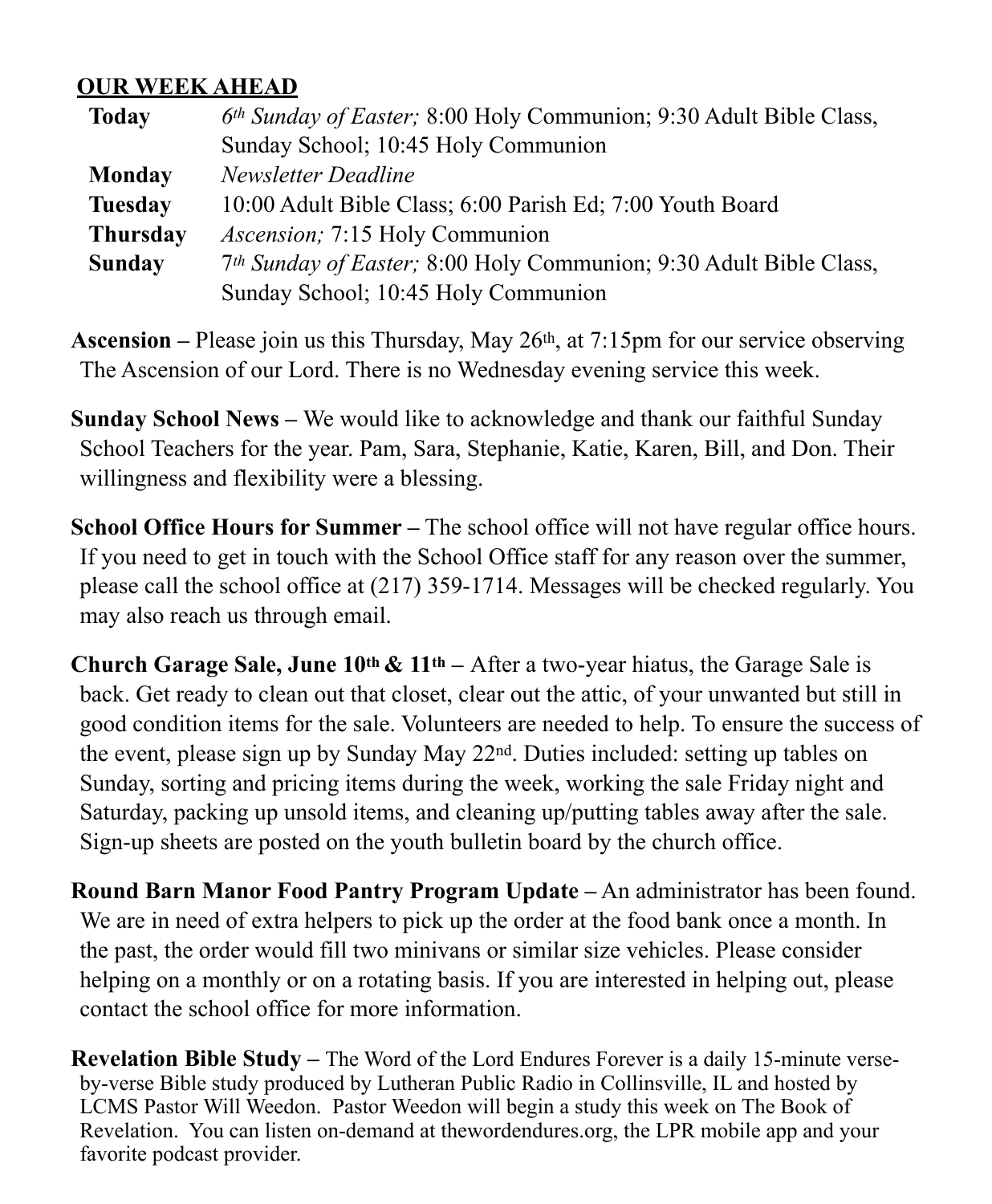## **EDUCATION HOUR TODAY**

**Adult Bible Class –** led by Pastor Caithamer in the fellowship hall **Sunday School** – Kindergarten through High School will meet in the Sanctuary for opening before class. 3/4yrs will meet in their classroom for opening.

| $3/4yrs$ Room 4C            | $4th-5th$              | Room 1C         |
|-----------------------------|------------------------|-----------------|
| $K-1$ <sup>st</sup> Room 6B | $6th$ - $8th$          | Conference Room |
| $2nd - 3rd$ Room 2C         | High School Youth Room |                 |

**Music Notes –** Men's Choir will rehearse today at 9:45am.

**Sunday School –** We are looking for volunteers to teach in the summer. Please consider signing up for a few Sundays. This would also be a great opportunity for your college students who are home for the summer. Materials are provided. There will be a sheet to leave your name and number so that Cindy can contact you with more information as the time gets closer. The sign-up sheet will be posted by the Fellowship Hall.

**Vacation Bible School - Friends of Luther June 20-24 9:00-11:30am –** The name Martin Luther may ring a bell, but do you know Elisabeth Cruciger? Phillip Melanchthon? And what did they all believe? Come learn as these and other friends of Luther teach the basics of the Christian faith, five of the six chief parts of the Catechism. Students will hear Bible stories, as well as sing songs, make crafts, play games and eat snacks. They will do this while learning about our one true God, and how He is our fortress. Registration is open for children 3 years old (and potty-trained) to completed 5th grade at https://vbsmate.com/stjohnchampaign. Any questions, please email vbs - at stjohnls.com.

**VBS Donation Requests** have now been posted on the bulletin board by the Fellowship Hall. Various items are needed to provide snacks for each day of VBS during the week of June 20th. Please use the donation slips provided for requests and return your donated items to the coat room by June 17th, 2022. Please contact Donna, with any questions you may have. Thank you.

**St. John Lutheran School** is seeking a part-time music teacher as well as a part-time Spanish teacher for our school. Any interested candidates, please contact Principal Kamin.